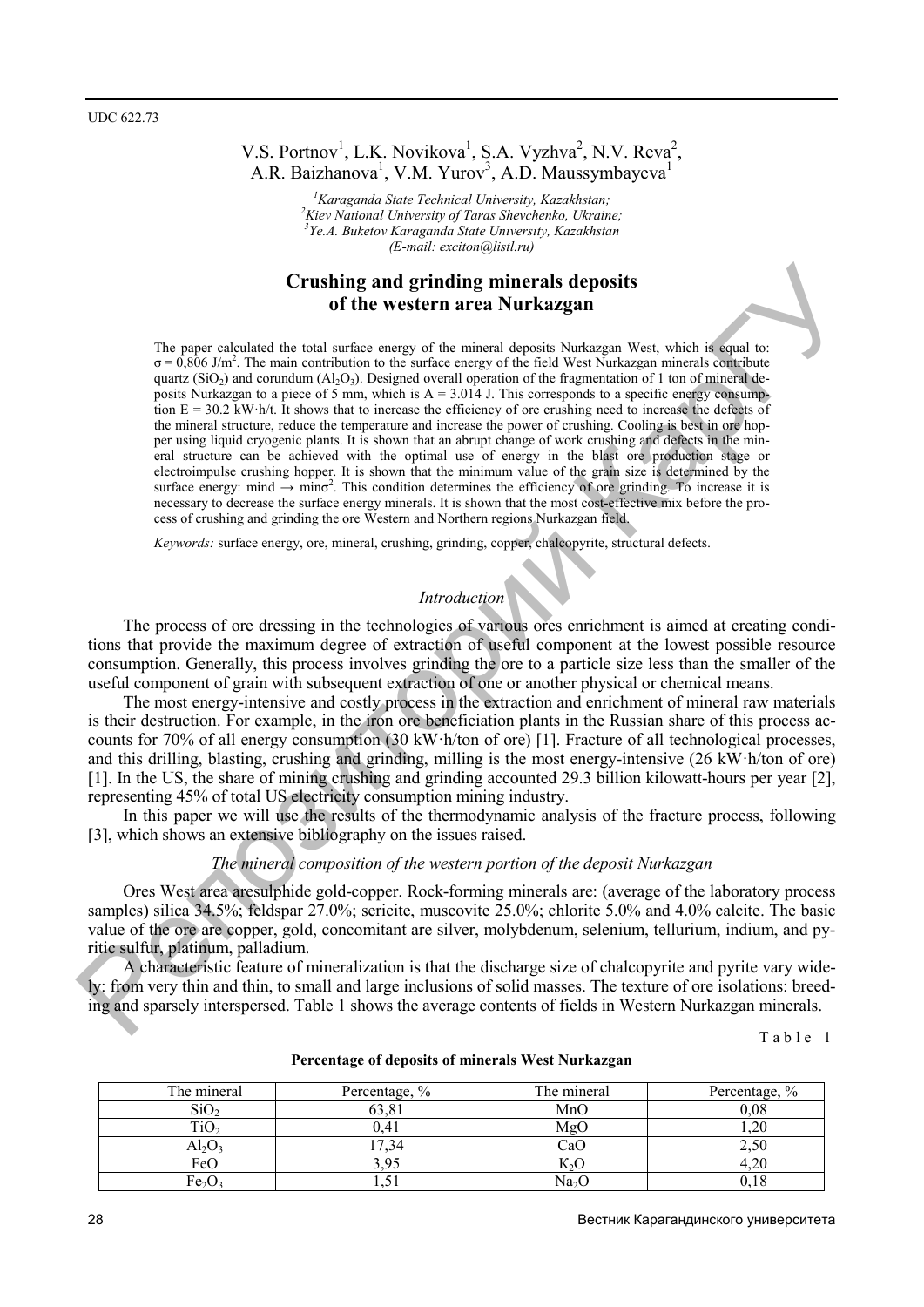### *The calculation of the surface energy of ores and minerals deposits of the western section of Nurkazgan*

The specific surface energy (surface tension) — the main characteristic of processes involving surfaces or phase boundaries. Surface tension determines the free energy (work) that must be expended to form a unit of surface area or interface.

Surface phenomena occur in any heterogeneous system consisting of two or more phases. In essence, the entire material world — is heterogeneous. As a homogeneous system may be considered only in limited space volumes. Therefore, the role of surface phenomena in natural and technological processes is extremely high.

$$
A = \gamma \Delta S = \sigma \cdot \Delta S, \tag{1}
$$

|                                                                                                                                                                                                                                                                  |                                                                                       |                                                | space volumes. Therefore, the role of surface phenomena in natural and technological processes is extremely                                                                                                                                                                                                                                                                                                                                                                                                                                                                                                                                                                                                                                                                                                                                                                                                                                                                                                                                                          |  |  |  |
|------------------------------------------------------------------------------------------------------------------------------------------------------------------------------------------------------------------------------------------------------------------|---------------------------------------------------------------------------------------|------------------------------------------------|----------------------------------------------------------------------------------------------------------------------------------------------------------------------------------------------------------------------------------------------------------------------------------------------------------------------------------------------------------------------------------------------------------------------------------------------------------------------------------------------------------------------------------------------------------------------------------------------------------------------------------------------------------------------------------------------------------------------------------------------------------------------------------------------------------------------------------------------------------------------------------------------------------------------------------------------------------------------------------------------------------------------------------------------------------------------|--|--|--|
| high.<br>eration, where $\sigma$ — surface tension (surface energy) of the mineral, and S — its specific surface area.<br>surface energy of these minerals (Table 2).<br>oxide, have high surface energy.<br>If we use the equation of Rettinger $[3]$ , we get: |                                                                                       | $A = \gamma \Delta S = \sigma \cdot \Delta S,$ | The use of surface phenomena in the production of human activity allows to intensify the existing pro-<br>cesses. Surface phenomena largely determine ways of obtaining and durability of major building and con-<br>struction materials; the efficiency of extraction and processing of minerals. The presence of surface tension<br>is due to the fact that the atoms on the surface of the liquid or solid state have a greater potential energy than<br>the atoms or ions within them, so the surface energy is usually regarded as an excess power per unit area.<br>When grinding minerals to sizes close to molecular, dispersed work per unit of the newly formed sur-<br>face (specific surface energy) is between 4 10 <sup>-4</sup> 10 <sup>-3</sup> to 2.7 J/cm <sup>2</sup> . The product of A = $\sigma$ -S is a dispersing op-<br>Table 1 shows the mineral composition of deposits West Nurkazgan. We calculate according to [3], the<br>Table 2 shows that practically all oxides except monoxides iron, manganese, potassium and sodium di-<br>(1) |  |  |  |
| where $\gamma$ — temporary resistance to compression (N·m/m <sup>2</sup> ), $\Delta S$ — area of newly formed surface (m <sup>2</sup> ).                                                                                                                         |                                                                                       |                                                |                                                                                                                                                                                                                                                                                                                                                                                                                                                                                                                                                                                                                                                                                                                                                                                                                                                                                                                                                                                                                                                                      |  |  |  |
| values temporary compression resistance (tensile strength) [4].<br>where one of them is unknown.                                                                                                                                                                 | Surface energy field West Nurkazgan minerals                                          |                                                | Equation (1) shows that the quantity $\sigma = \gamma$ . This allows you to compare our calculations with tabulated<br>Table 3 shows the comparison for the known compounds. Table 3 shows that, up to a tenth of the sur-<br>face energy and ultimate strength are the same minerals. This allows evaluation of these values in the case<br>Table 2                                                                                                                                                                                                                                                                                                                                                                                                                                                                                                                                                                                                                                                                                                                 |  |  |  |
| The mineral                                                                                                                                                                                                                                                      | Surface energy $(J/m2)$                                                               | The mineral                                    | Surface energy $(J/m2)$                                                                                                                                                                                                                                                                                                                                                                                                                                                                                                                                                                                                                                                                                                                                                                                                                                                                                                                                                                                                                                              |  |  |  |
| SiO <sub>2</sub>                                                                                                                                                                                                                                                 | 0,655                                                                                 | MnO                                            | 0,396                                                                                                                                                                                                                                                                                                                                                                                                                                                                                                                                                                                                                                                                                                                                                                                                                                                                                                                                                                                                                                                                |  |  |  |
| TiO <sub>2</sub>                                                                                                                                                                                                                                                 | 0,633                                                                                 | MgO                                            | 0,359                                                                                                                                                                                                                                                                                                                                                                                                                                                                                                                                                                                                                                                                                                                                                                                                                                                                                                                                                                                                                                                                |  |  |  |
| $Al_2O_3$                                                                                                                                                                                                                                                        | 0,715                                                                                 | CaO                                            | 0,436                                                                                                                                                                                                                                                                                                                                                                                                                                                                                                                                                                                                                                                                                                                                                                                                                                                                                                                                                                                                                                                                |  |  |  |
| FeO                                                                                                                                                                                                                                                              | 0,401                                                                                 | $K_2O$                                         | 0,131                                                                                                                                                                                                                                                                                                                                                                                                                                                                                                                                                                                                                                                                                                                                                                                                                                                                                                                                                                                                                                                                |  |  |  |
| Fe <sub>2</sub> O <sub>3</sub>                                                                                                                                                                                                                                   | 0,707<br>0,143<br>Na <sub>2</sub> O                                                   |                                                |                                                                                                                                                                                                                                                                                                                                                                                                                                                                                                                                                                                                                                                                                                                                                                                                                                                                                                                                                                                                                                                                      |  |  |  |
| The mineral                                                                                                                                                                                                                                                      | Surface energy and strength of some minerals<br>Surface energy<br>(J/m <sup>2</sup> ) |                                                | Table 3<br>The<br>strength $(J/m2)$                                                                                                                                                                                                                                                                                                                                                                                                                                                                                                                                                                                                                                                                                                                                                                                                                                                                                                                                                                                                                                  |  |  |  |
| SiO <sub>2</sub>                                                                                                                                                                                                                                                 | 0,655                                                                                 |                                                | 0,589                                                                                                                                                                                                                                                                                                                                                                                                                                                                                                                                                                                                                                                                                                                                                                                                                                                                                                                                                                                                                                                                |  |  |  |
| $\overline{\text{TiO}}_2$                                                                                                                                                                                                                                        | 0,633<br>0,615                                                                        |                                                |                                                                                                                                                                                                                                                                                                                                                                                                                                                                                                                                                                                                                                                                                                                                                                                                                                                                                                                                                                                                                                                                      |  |  |  |

#### **Surface energy and strength of some minerals**

| The mineral      | Surface energy<br>(J/m <sup>2</sup> ) | The<br>strength $(J/m^2)$ |
|------------------|---------------------------------------|---------------------------|
| SiO <sub>2</sub> | 0,655                                 | 0,589                     |
| TiO              | 0,633                                 | 0,615                     |
| $Al_2O$          |                                       | 0,680                     |
| MgC              | 0.359                                 | 0.396                     |

We now make a calculation of the total surface energy of the mineral deposits West Nurkazgan using its additive property. Table 1 shows the average contents of fields in Western Nurkazgan minerals. Given in Table 1 the total surface energy of the West Nurkazgan deposits of minerals will be equal to:

total surface energy of the west Nukazgan deposits of minterais with be equal to:  

$$
\sigma = 0,806 \text{ J/m}^2. \tag{2}
$$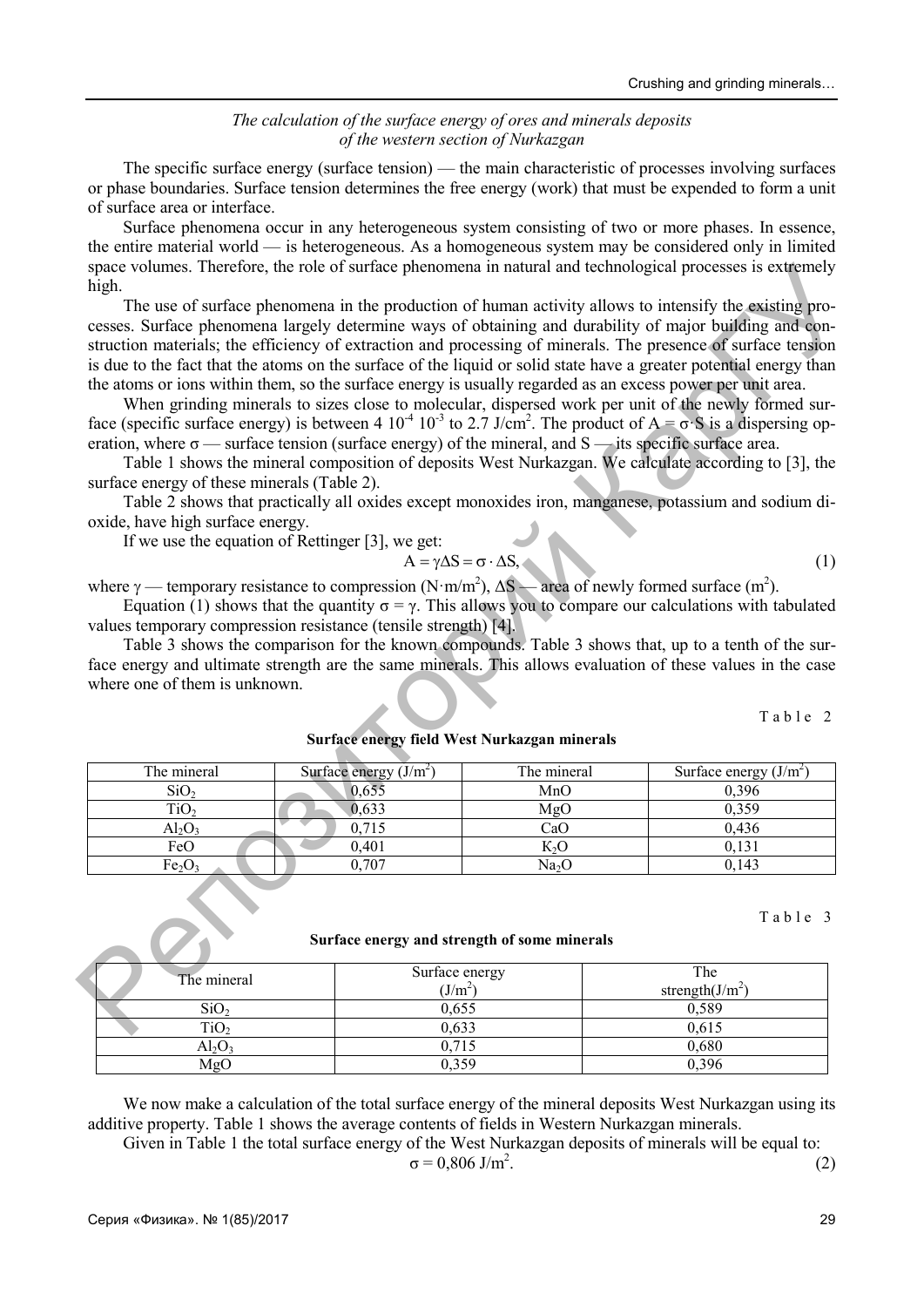The main contribution to the surface energy of the field West Nurkazgan minerals contribute quartz  $(SiO<sub>2</sub>)$  and aluminum oxide  $(Al<sub>2</sub>O<sub>3</sub>)$ .

#### *Efficiency ore crushing*

Crushing in the broadest sense is the process of reducing the size of the pieces of ore or grain so their value at which minerals can be separated from each other by subsequent enrichment process.

At the ore processing plant is supplied in pieces of different sizes, from 200–300 up to 1500 mm, depending on the nature of the ore and mining. These pieces consist of a splice minerals and are not suitable for enrichment.

The ore in this case should be subject to a preliminary crushing, and the final size of the pieces is determined mainly by the nature of impregnation of mineral grains in ore (large, small or thin impregnation).

Crushing can be carried out in several ways: crushing, abrasion, splintering, stroke and combination methods listed above. In some cases, they are joined by more side effects of tearing or bending forces.

Crushing — one of the most expensive processes. On concentrators cost of the crushing process is on average 40% of the ore enrichment and the cost of crushing equipment — about 60% of the cost of factory equipment. Therefore crushing principle is «do not crush nothing more». Compliance with this principle provides energy savings, increased plant capacity, reducing the useful mineral loss and decrease wear of working parts of crushers.

To fulfill the principle of «do not crush nothing more» whole crushing operation is divided into several steps or techniques; before crushing stage provides each classification in order to separate fines in order not to subject the pieces of size ready re-crushed, and finally, if applicable, after each cleavage step used enrichment.

Distinguish: a large crushing — by crushing the ore from 1500 to 100–400 mm; secondary crushing from 400–100 to 30–50 mm and fine crushing — from 30–50 to 3–5 mm. Finer division (less than 1 mm) refers to breakage.

Large, medium and fine crushing is carried out in devices known as crushers (jaw, cone, etc.).

Selection crushing method, and consequently, the crusher type depends on the physical properties of the material to be crushed, and the size of its initial size and the desired cleavage product. For solids and viscous materials it is the most efficient crushing crushing, impact and abrasion, while brittle materials it is advisable to split splintering.

Large and medium crushing is carried out mainly by crushing and splintering and crushing — impact and abrasion.

According to [5] in the area of mine development West porphyry copper deposits developed Nurkazgan rocks with hard crystalline bonds, among which are the basic intrusive ore-bearing formation. The on-board parts of the volcanic rocks occur presented basaltic andesite tuffs composition. According to the physical properties of the body and breed pit walls vary within a small range. Several different from other indicators of intrusive breccias, demonstrating a high density  $(2.80 \text{ g/cm}^3)$ , increased weight  $(2.84 \text{ g/cm}^3)$  and higher water absorption (0.33%). Mechanical properties of intrusive breccias with less. Tensile strength under uniaxial compression at 35.61 MPa breccias, tuffs at — 42.16, the remaining species is in the range 56,69–57,89 MPa. entimating in the same should be subject to a preliminary enashing, and the final size of the pieces is determined mainly by the nature of imperatuance prime C in the final size of the pieces is determined mainly by the n

When saturated with water, the compressive strength decreases from quartz diorite to 11%, 20% granodiorite, intrusive breccia at 29%, 26% tuff. As seen from the above figures, the ratio of the strength properties in the water-saturated state is proportional to their ratio in the dry state. Intrusive breccias and tuffs of the most affected by water cut.

According to [6], the total amount of materials annually subjected to disintegration of 3–3.5 bln. tons, and power consumption for these processes is 4.5–5% of the total production in the country. The weight of crushing and grinding equipment, processing 1 million ton mountain of raw materials per year, an average of 1 ths. tons. Much of the metal (1 to 3 kg per 1 ton of ore and pulverized crushability, depending on its characteristics and fineness) is irretrievably lost as a result of abrasive wear and the corrosion of grinding bodies and linings of organs working machines. In general, irrecoverable losses of metal in the process of disintegration of the mineral raw materials account for up to 4 million tons per year, or 2% of its total production in the country.

If we consider that the average density of mineral deposits Nurkazgan  $\rho = 2.8$  g/cm<sup>3</sup>, then 1 ton of ore will occupy the volume  $V = 0.36$  m<sup>3</sup>. The sphere approximation, its surface area is equal to:  $S = 0.64$  m<sup>2</sup> and an average diameter of  $d = 0.9$  mm = 900 mm. Table 4 is computed using equation (2), work crushing Nurkazgan minerals deposits.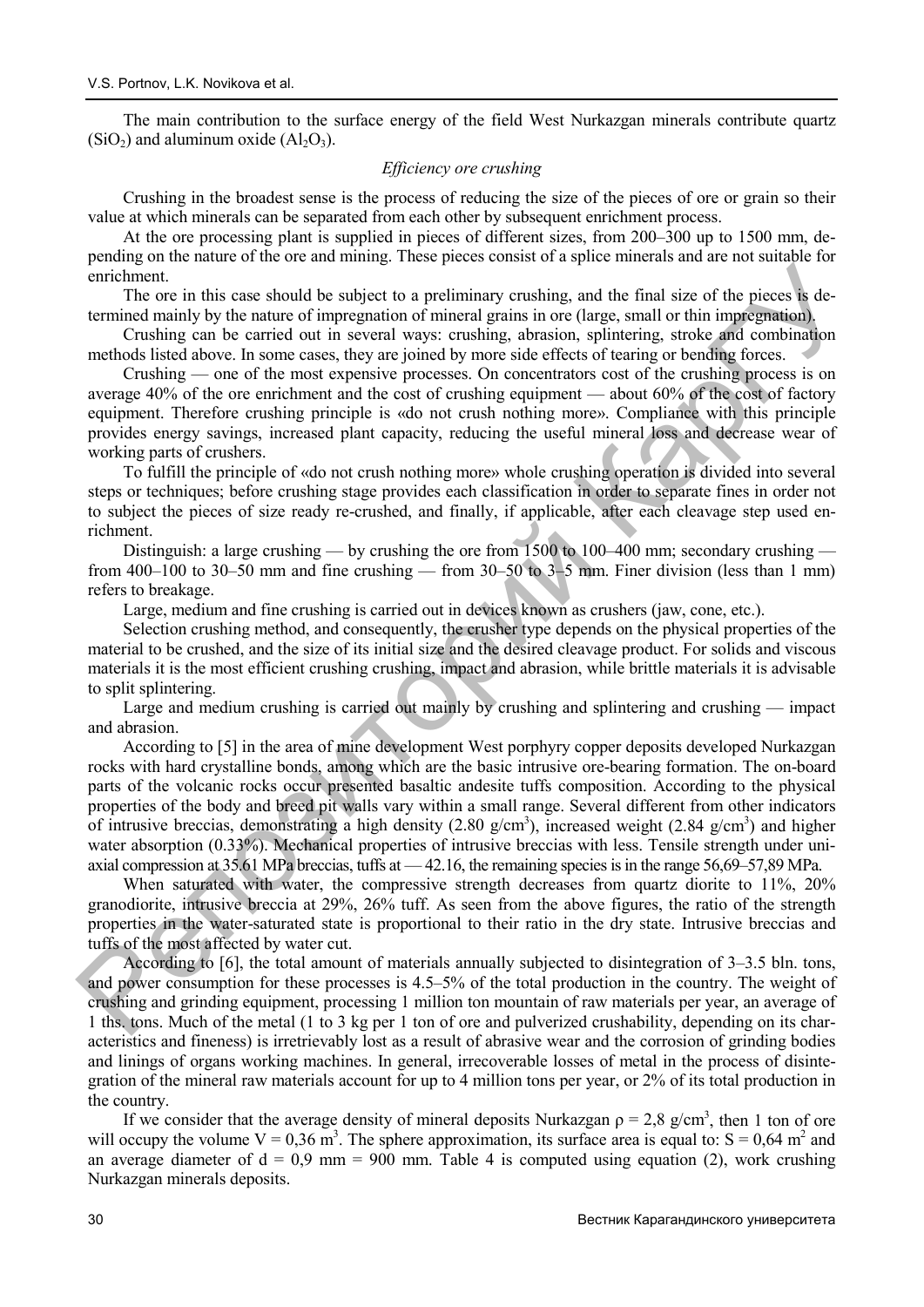Table 4

|  |  | Work for large, medium and fine crushing of mineral deposits Nurkazgan |  |
|--|--|------------------------------------------------------------------------|--|
|  |  |                                                                        |  |

|                 | Coarse crushing.             | Secondary crushing,   | Fine crushing,              |
|-----------------|------------------------------|-----------------------|-----------------------------|
|                 | from 900 to $100 \text{ mm}$ | from $100$ to $30$ mm | from $30$ to $5 \text{ mm}$ |
| Workcrushing, J | .612                         | .241                  | 0.161                       |

Thus, the overall operation of the fragmentation of 1 ton Nurkazgan mineral deposits of up to 5 mm in size will be 3,014 pieces of J.

The specific energy consumption of mechanical disintegration in stages depending on the strength characteristics of the ore from the literature are as follows,  $kW \cdot h/t$  [6]:

| coarse crushing          | $0.3 - 0.5$ |
|--------------------------|-------------|
| medium and fine crushing | $0.8 - 1.2$ |
| coarse and fine grinding | $18 - 20$   |
| ultrafine grinding       | 50          |

In Table 5, calculated using equation (2), the specific energy consumption for crushing minerals Nurkazgan field.

Table 5

| Energy costs for large, medium and fine crushing of mineral deposits Nurkazgan |  |  |  |  |  |
|--------------------------------------------------------------------------------|--|--|--|--|--|
|                                                                                |  |  |  |  |  |

|                                       | Coarse crushing.             | Secondary crushing,        | Fine crushing,   |
|---------------------------------------|------------------------------|----------------------------|------------------|
|                                       | from 900 to $100 \text{ mm}$ | from 900 to 30 $\text{mm}$ | from 900 to 5 mm |
| Specific energy consumption<br>kW·h/t | 0.45                         | $\rm 0.80$                 | .,29             |

Table 5 shows that the energy consumption for crushing Nurkazgan mineral deposits fall into the general classification [6].

We use the formula for the efficiency of ore crushing, obtained in [3]:

$$
\eta = \frac{k}{C_1} \cdot \frac{A}{G^0} \cdot \overline{N},\tag{3}
$$

where *A* — work (energy) crushing, *T* — temperature, the  $G^0$  — Gibbs potential of a bulk sample of the mineral,  $N$ — the average number of elementary media destruction (proportional to the number of defects),  $C_1$  — constant.

Chalcopyrite — is the main ore-forming mineral of copper ores of the Western region  $(84.9\% \text{ rel.})$ . Most often, it forms a nest-solid mass accumulation irregular, angular shape often ranging in size from 0.5 mm to 2 x 5 x 8 cm in size of individual grains of 0.01-0.5 mm [46].

Often the borders of enlarged grains of chalcopyrite observed subtle and very subtle highlight it sometimes in the form of dispersion haloes, the size of the first microns to 0.01–0.02 mm. Sometimes veinlets of chalcopyrite inclusions in the rock go into intermittent, size (0,016–0,280 mm).

To happened disclosure of mineral chalcopyrite phase, hence the need to perform work (equation 2, a piece the size of chalcopyrite — 0.5 mm).  $A = 3.022$  J. This corresponds to a specific energy consumption  $E = 30.2$  kW·h/t. This is a fairly significant energy costs.

CJSC «Mekhanobr Engineering» (Moscow, Russia) at the request of JSC «Kazakhmys Corporation» tested the impact of off-balance sheet crushing of sulphide ores of Zhezkazgan field in the high-pressure roller mill LABWAL compared to crushing ore in Zhezkazgan standard roll crusher energy consumption during grinding of crushed ore. It is shown that at a final grind size of 65% of class -0.074 mm in the specific consumption of useful energy for grinding the ore after the passage of the high pressure roll crusher LABWAL was 15.23 kW·h/t, and after crushing in a standard roll crusher - 16.6 kW- h / t. The total consumption of useful energy for crushing and grinding was respectively 18.06 and 22.2 kW·h/t. These obtained values are close to us. The differences relate to the greater strength of the rocks western section Nurkazgan deposits compared to off-balance sheet deposits of sulfide ores of Zhezkazgan. Size with a solid points in the strength column of mechanical distribution in stages depending on the strength characteristic content of the strength characteristic metalling<br>
and time graditing and the critical time prod

Given that  $G^0 = a + bT + cT^2 \approx cT^2$ , rewrite (3) in the form of:

$$
\eta = C \cdot \frac{A}{T} \cdot \overline{N},\tag{4}
$$

where  $C - a$  constant. From equation (4) it follows that to increase the ore crushing efficiency must be increased deficiency of the mineral structure, reduce the temperature and increase the energy division. Figure is a schematic diagram of ore preparation Nurkazgan field.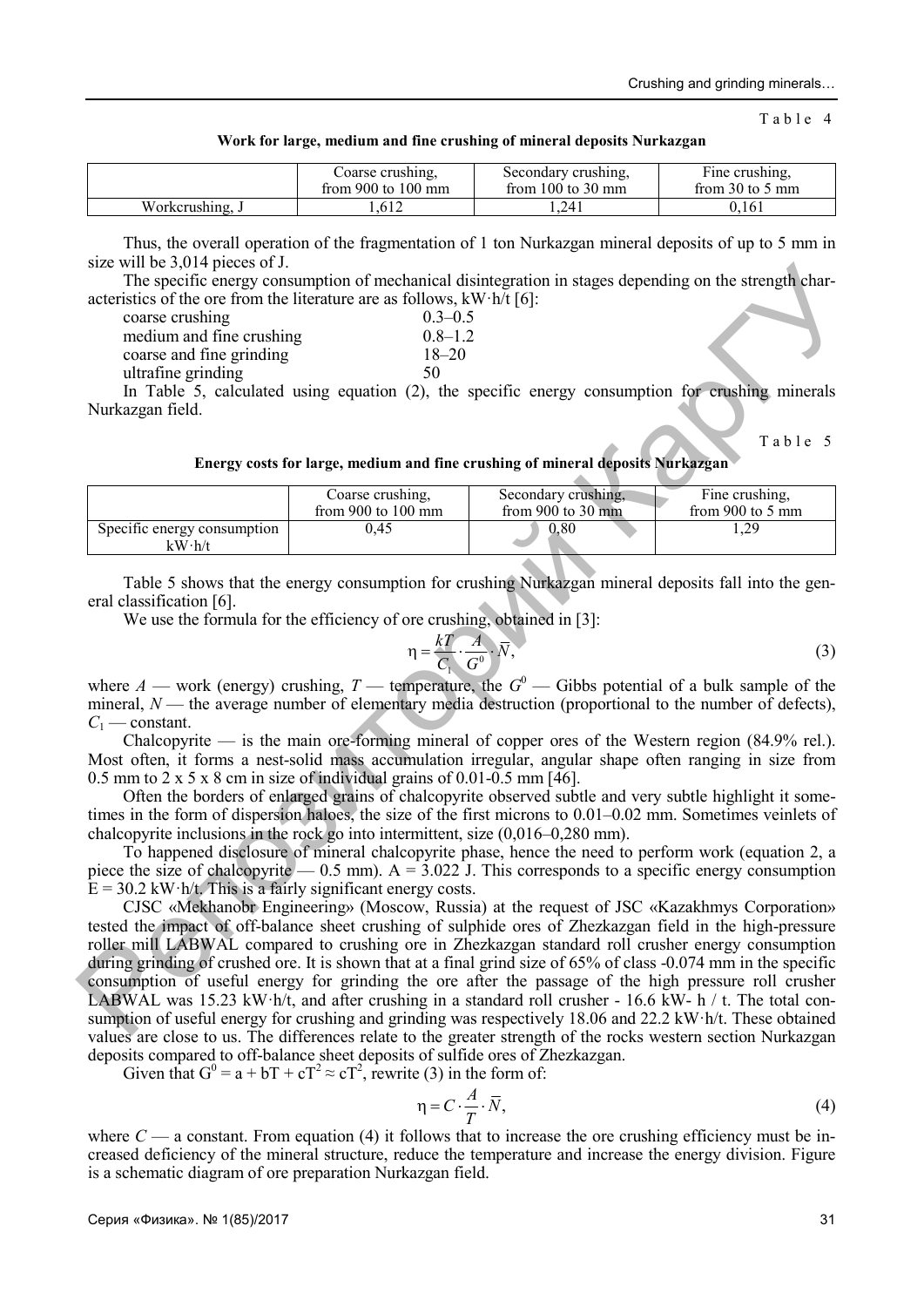A sharp change in the ore reduction in temperature leads to an increase in the efficiency of its fragmentation — the formula (4). This is due to the uneven expansion of the ore and form a plurality of micro-cracks. This method has found application and called cryogenic disintegration of refractory ores [7]. Cooling is best in ore hopper (Fig. 1) using liquid cryogenic plants [8].

The sharp change in operation of crushing and defects in the structure of formula (4) can be achieved with optimum utilization of the energy of the explosion [9, 10] to ore extraction step or crushing electropulse [11] in the hopper.

Currently, about 90% of non-ferrous and ferrous metals mined by blasting. Most researchers believe criterion for evaluating how damaging and crushing action of the explosion energy of the total explosive (HE) [12, 13].

For different types of explosives as the primary criterion for evaluation taking energy per unit concentration rechargeable cavity in a product, ρ A where A — perfect job explosion kJ/kg; ρ — density cartridge patronize or loading density granular explosives,  $g/cm^3$  (kg/dm<sup>3</sup>).

With the explosion of 1 kg of TNT energy is released about  $4 \cdot 106$  J Above, we calculated the energy splitting of 1 ton of minerals western section Nurkazgan deposits  $-3.022$  G. When blasting operations efficiency (efficiency) of the explosion is extremely low: From 1 to 7% by explosions on emissions and 15–25% in the explosions at crushing of rocks [12, 13]. Therefore, only about 106 J 0,6 • 1 kg of TNT explosion goes to ragging. For grinding 1 ton of mineral deposits of the West section Nurkazgan therefore need about 5 mg or TNT explosives in the same TNT.



Figure. The scheme for obtaining concentrate Nurkazgan field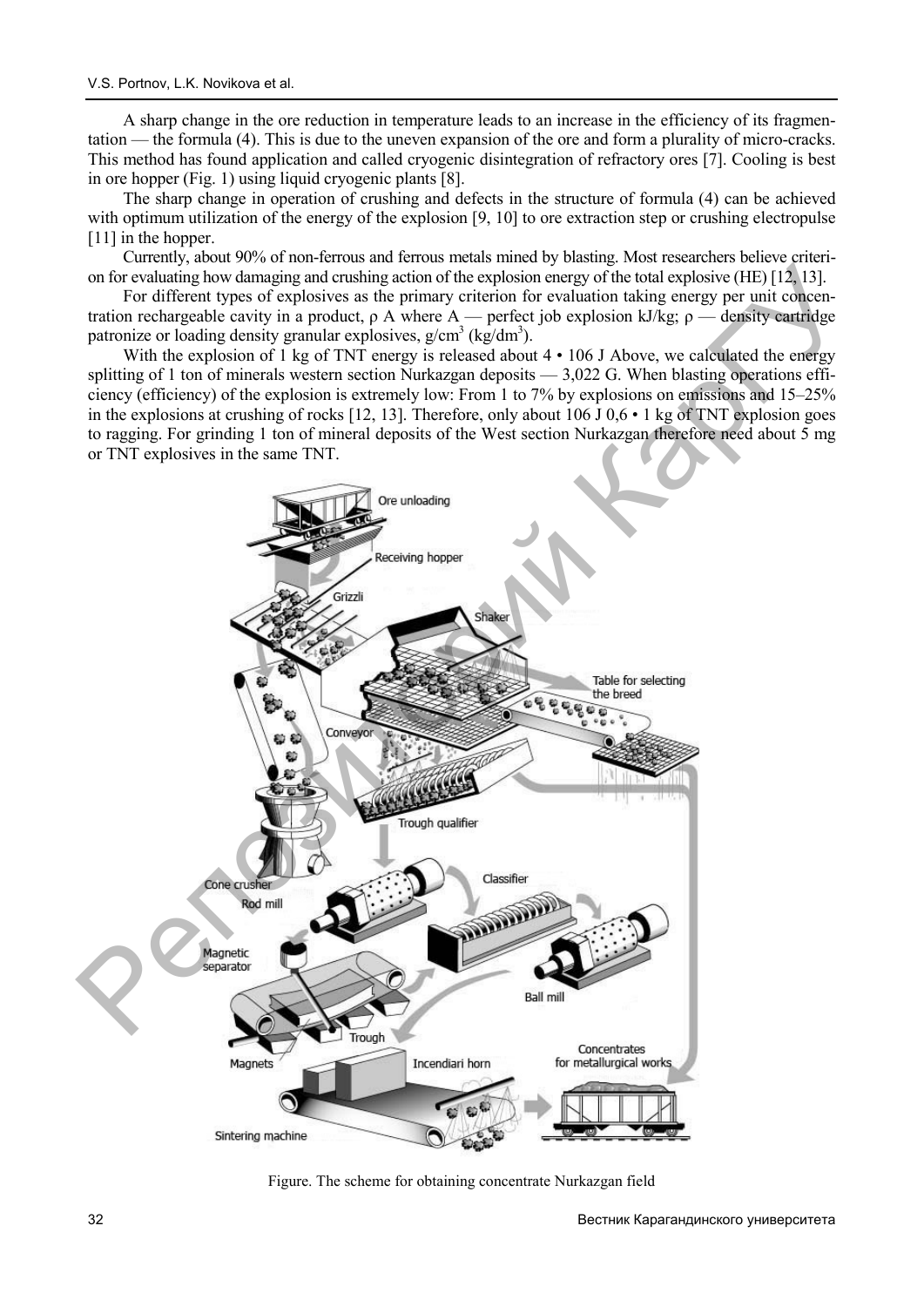Promising use for crushing minerals western part of the deposit Nurkazgan electro technology [11]. Features of this technology are realized in a disintegrator to electro KLEID [13], which can be manufactured in a hopper (Fig.).

For electroimpulse crushing important to know the «resonant frequency» of the mineral, which can be represented as:

$$
\omega_{\text{pes}} = \sqrt{\frac{\lambda}{c\rho}},\tag{5}
$$

where  $\lambda$  — thermal conductivity, *c* — specific heat,  $\rho$  — density of the medium.

Chalcopyrite — is the main ore-forming mineral of copper ores of the Western region  $(84.9\% \text{ rel.})$ . For him, according to [4]:  $c = 534.3$  J/kg K,  $\rho = 4.1$  kg/m<sup>3</sup>, and according to [14]:  $\lambda = 9$  W/m K. Then the resonance frequency of the chalcopyrite:  $\omega_{\text{rez}} \approx 2 \text{ Hz}$ . This is an achievable rate for electropulse technologies.

## *Optimization of grinding ore*

The effectiveness of grinding ore determines the profitability of the field development. Thus, these models are required grinding processes that describe the use of energy devices destructive action (crushers, mills, disintegrating agents) in the ore, and could be used to solve practical problems of optimization of the grinding cycle.

This model considers the comminution process in terms of two aspects [15, 16]:

- grindability ore, particularly by applying a certain amount of specific energy;
- characteristics of grinding equipment the quantity and nature of the type of energy and movement of ore through the apparatus.
- Models grinding process the particles are separated into two classes [16]:
- a model in which it is assumed that the milling equipment is the particle size distribution of the transducer between nutrition and the final product;
- the model is considered in which each element in the grinding process.

These classes were assigned to the model of the «black box» and «basic model», respectively. The first class of models is widely used at present. The second class requires huge computational resources, and become economically viable for future use.

The task of the fundamental models generate a detailed link between the physical conditions inside the machine and the result of the process that takes place in it. A limitation of this type of modeling is a computational technique. Many scholars have devoted their work to research the issue [17–19]. For example, in [20] it was proposed to divide the mill in the area: shock, friction / abrasion and impact of small and describe each zone separately, thus reducing the requirements applicable in the simulation of digital technology.

We emphasize that the grinding is fundamentally different from the crushing presence in its process of «size effect». Experimental investigation of mechanical properties of nanomaterials have shown that the tensile strength, hardness, many metals (Pd, Cu, Ag, Ni et al.) Is significantly higher than the corresponding bulk analogues [21, 22]. Increased strength and hardness with decreasing grain size up to a certain critical size is typical for virtually all crystals. This follows from the Hall-Petch equation that the yield stress depends inversely  $\gamma_T$  of the average grain size d [22]: where  $\lambda$ — then<br>an conductivity,  $c =$  pectic heat,  $\rho$ —density of the nodium.<br>
The Channel content is the main one-forming mixeral of copper ores of the Western region (84.9% rel.).<br>
For him, according to [4]:  $c = 5343.$ 

$$
\gamma_T(d) = \gamma_M + kd^{-1/2},\tag{6}
$$

 $\gamma_M$  — where the limit strength of the single crystal,  $k$  — coefficient of some dimension.

In [23] to the yield strength obtained:

$$
C_{\gamma}(d) = \gamma_M + C \sigma d^{-1/2}.\tag{7}
$$

Equation (7) coincides in shape with the Hall-Petch equation (6). However, the coefficients of proportionality differ in both formulas. In this case, the behavior of the yield strength of small particles is also determined by the size of their surface tension  $\sigma$ .

From equation (7) implies that  $d \sim \sigma^2$ . In other words, the minimum value of the grain size is determined by:<br>  $\min d \to \min \sigma^2$ . (8)

$$
\min d \to \min \sigma^2. \tag{8}
$$

Condition (8) defines the efficiency of ore grinding. To increase it is necessary to decrease the surface energy minerals.

According to [5] for the northern part of the deposit Nurkazgan copper mineralization is mainly chalcopyrite, a very small amount presentbornite and covellite. The ore contains pyrite, magnetite, hematite.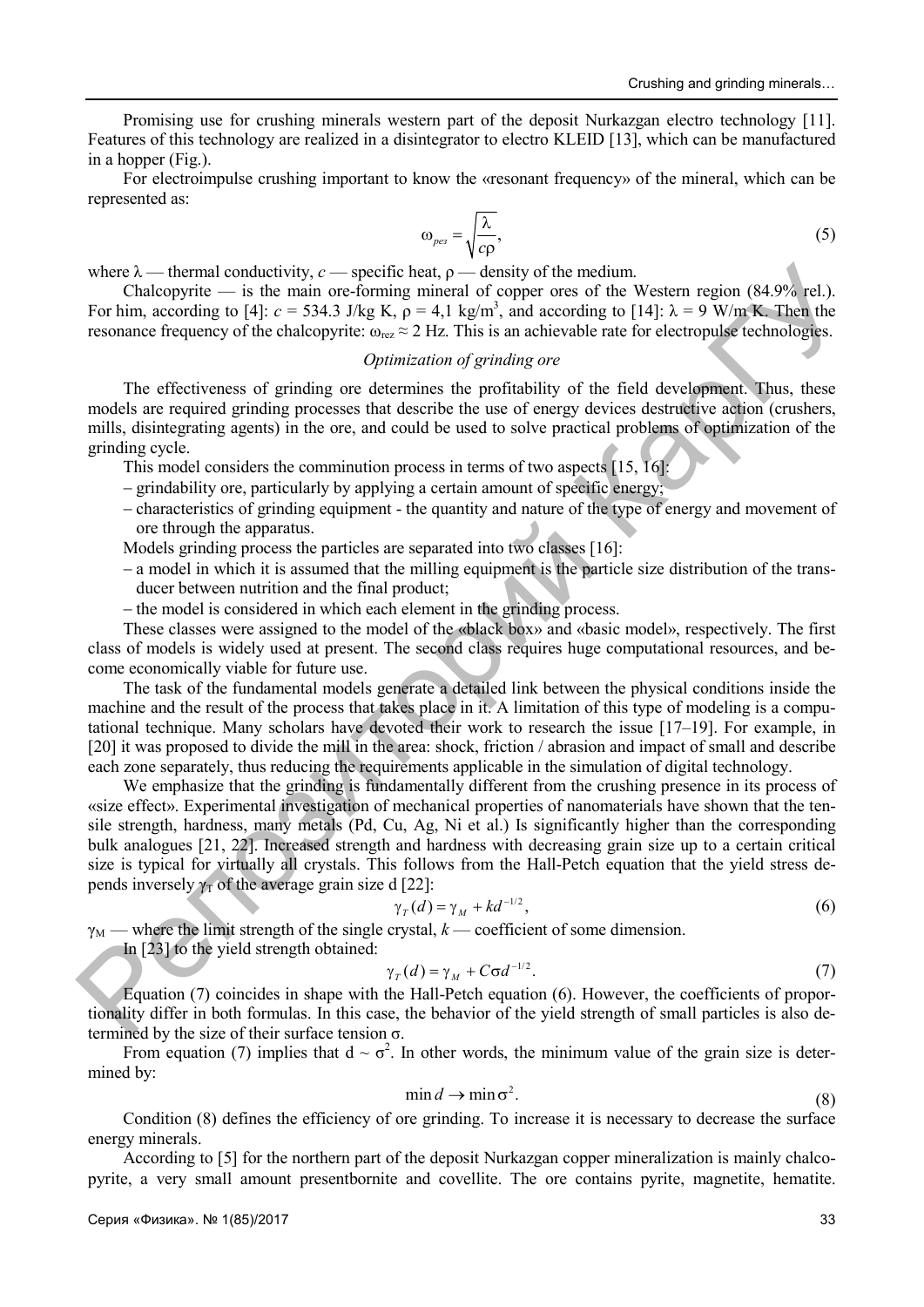The main components are copper, wherein the content selected by the ore bodies ranges from 0.18 to 1.66% with an average of 0.46% and the gold content of 0.27 g / m. The samples set group silver  $-$  2.15 g / t of molybdenum — 0.0065% selenium — 2.71 g/t, pyrite sulfur — 0.65% of impurities harmful mercury —  $0.16 \text{ g}$  / m and thallium — 0.54%. The content of tellurium, indium, arsenic and antimony below the detection threshold of the quantitative analyzes.

The total surface energy of the minerals of the Northern area Nurkazgan field according to our estimates of  $\sigma = 0.576$  J/m<sup>2</sup>. This is 30% less than the surface energy of the mineral deposits of the West section Nurkazgan ( $\sigma$  = 0,806 J/m<sup>2</sup>).

Thus, the most cost-effective mix before the process of crushing and grinding the ore Western and Northern regions Nurkazgan field. The same conclusion on the basis of experimental studies and came to the authors of [24].

With decreasing particle size of the defects of its structure is reduced due to the disappearance of dislocations sources. In this case, you can use the powerful nanosecond electromagnetic pulses [25], while the pulse generator is better to install the ball mill in Figure 1

#### *Conclusion*

One of the first scientists to investigate in detail the properties of the surfaces of discontinuity between the various solids, was an outstanding American physicist and mathematician Josiah Willard Gibbs. In his famous work «On the equilibrium of heterogeneous substances», which later became the foundation of the modern thermodynamics, Gibbs was first considered as a separate subsystem surface other than the shared its thermodynamic phase. This surface layer although it has a very small thickness, but is, according to Gibbs, a definite «phase», that is the state of matter with its inherent energy, entropy and other thermodynamic quantities. This approach allowed Gibbs to create a macroscopic theory of surface phenomena to explain and quantify adsorption, that is, the ability of surface to absorb molecules from the environment. Nurkaryan ( $\sigma = 0.9816$  Jims)<br>Thus (1000 Jims)<br>Thus (1000 Jims) and grading the ore Western and<br>
Northern regions Nurkarzgan field. The same conclusion on the basis of experimental studies and earne fo the<br>
with decreasin

In this work we wanted to show the importance of the knowledge of the properties of the surface layer in a very important technological processes of crushing and grinding of ores and minerals.

## References

1 *Чантурия В.А.* Современные проблемы обогащения минерального сырья в России // Горный журнал. — 2005. —  $N_2$  12. — C. 13–19.

2 *Hague K.E*. Microwave energy of mineral treatment processes — a brief review // Int. J. Miner. Process. — 1999. — № 57. — Р. 146–154.

3 *Портнов В*.*С., Юров В.М., Ахметов А.С*. Энергия диспергирования упорных руд и минералов. — Караганда: КГТУ,  $2014. - 160$  c.

4 Физические свойства горных пород и полезных ископаемых: Справочник геофизика / Под ред. Н.Б. Дортман. — М.: Недра, 1984. — 455 с.

5 Отчет по поисково-разведочным работам на месторождении Нурказган с подсчетом запасов по состоянию на 01.07.2004 г. Контракт № 109 от 28.02.97 г., дополнение к контракту № 984 от 18.09.02 г. В 8 книгах. — Жезгазган, 2005.

6 *Сажин Ю.Г.* Процессы рудоподготовки и оборудование. — Алматы: КазНТУ, 2011. — 138 с.

7 *Татауров С.Б.* Совершенствование геотехнологии. — кучного выщелачивания золота с применением криогенной дезинтеграции руд // Записки горного института. - 2011. - Т. 190. - С. 126-131.

8 *Зайцев А.В*. Криогеника в начале XXI века // Научный журнал НИУ ИТМО. Серия «Холодильная техника и кондиционирование». — 2014. — № 1. — С. 6-12.

9 *Кутузов Б*.*Н*. Методы ведения взрывных работ. Ч. 2. Взрывные работы в горном деле и промышленности. — М.: Горная кн., 2008. — 512 с.

10 *Юсупов Х*.*А., Кабетенов Т.* Технология отработки маломощных рудных залежей на основе взрыворазделения. — Алматы: Экономика, 2013. — 136 с.

11 *Курец В.И., Усов А.Ф., Цукерман В.А.* Электроимпульсная дезинтеграция материалов. — Апатиты: Изд. Кольского научного центра РАН, 2002. — 324 с.

12 *Росси Б.Д., Поздняков З.Г.* Промышленные взрывчатые вещества и средства взрывания. — М.: Недра, 1971. — 176 с.

13 Усов А.Ф., Ефимов Б.В., Цукерман В.А. и др. Процессы и технологии на основе электроимпульсного способа разрушения материалов // Инновационный потенциал Кольской науки. — Апатиты: Изд. Кольского научного центра РАН, 2005.  $-$  C. 306–312.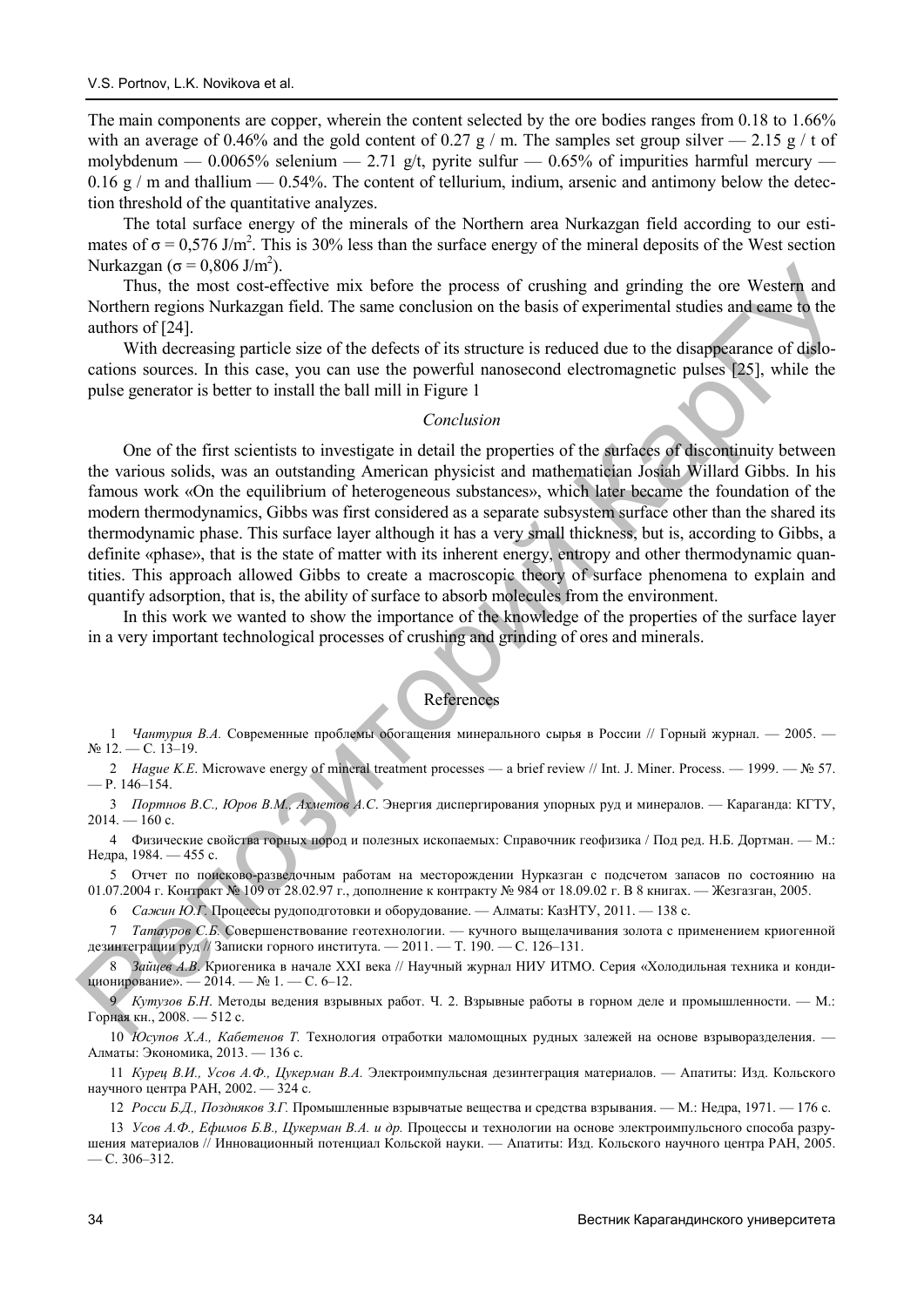14 *Попов В.В., Кижаев С.А., Рудь Ю.В.* Магнитные и тепловые свойства CuFeS2 при низких температурах // Физика твердого тела. — 2011. — Т. 53. — Вып. 1. — С. 70–74.

15 *Андреев С.Е., Перов В.А., Зверевич В.В*. Дробление, измельчение и грохочение полезных ископаемых. — М.: Недра, 1980. — 415 с.

16 *Алексеева Е*.*А*. Получение малокремнистого алюминиевого сырья в процессе рудоподготовки низкокачественных бокситов: Дис. … канд. техн. наук. — СПб., 2015. — 183 с.

17 *Mishra B*.*K., Rajamani R.K.* Analysis of media motion in industrial mills // Comminution: Theory and Practice, Ed: Kawatra,  $1992. - P. 427 - 440.$ 

18 *Mishra B*.*K., Rajamani R.K.* Simulation of charge motion in ball mills. Part 1: experimental verifications // Int J of Min Proc. — 1994. — Vol. 40. — P. 171–186.

19 *Mishra B*.*K., Rajamani R.K.* Simulation of charge motion in ball mills. Part 2: numerical simulations // Int J of Min Proc. — 1994. — Vol. 40. — P. 187–197.

20 *Radziszewski P*., *Tarasiewicz S*. Autogenous mill design using comminution energetic // SAG'89 – Advances in autogenous and semiautogenous grinding technology. Ed.: Mular and Agar. — Vancouver, 1989. — P. 773–778.

21 *Андриевский Р.Л., Глезер А.М*. Прочность наноструктур // Успехи физических наук. — 2009. — Т. 179. — № 4. — С. 337–358.

22 *Малыгин Г*.*А*. Прочность и пластичность нанокристаллических материалов и наноразмерных кристаллов // Успехи физических наук. — 2011. — Т. 181. — № 11. — С. 1129–1156.

23 *Юров В.М., Лауринас В.Ч., Гученко С.А.* Некоторые вопросы физики прочности металлических наноструктур // Физико-химические аспекты изучения кластеров, наноструктур и наноматериалов: межвуз. сб. науч. тр. — Тверь: Твер. гос. ун-т, 2013. — Вып. 5. — С. 408–412.

24 Максимов И.И., Отрожденнова Л.А., Тасина Т.И., Заварина Р.И., Егорова В.Г. Изучение обогатимости руд Западного и Северного участков месторождения Нурказган с различным содержанием меди // Обогащение руд. — 2014. — № 3. — С. 8–16.

25 *Бунин И*.*Ж*. Теоретические основы воздействия наносекундных электромагнитных импульсов на процессы дезинтеграции и вскрытия тонкодисперсных минеральных комплексов и извлечения благородных металлов из руд: автореф. дис. … д-ра техн. наук. — М., 2009. — 39 с.

> В.С. Портнов, Л.К. Новикова, С.А. Выжва, Н.В. Рева, А.Р. Байжанова, В.М. Юров, Ə.Д. Маусымбаева

# **Нұрқазған кен орны Батыс бөлігінің минералдарының ұсақталуы мен ұнтақталуы**

Мақалада Батыс Нұрқазған кен орны минералдарының беттік энергиясы есептелген, ол  $\sigma = 0.806$ Дж/м<sup>2</sup> тең. Батыс Нұрқазған кен орны минералдарының беттік энергиясына кварц (SiO<sub>2</sub>) және корунд (Al2O3) басты ықпал етеді. Нұрқазған кен орны минералдарының 1 т 5 мм ұсақ бөліктерге бөлудің жалпы жұмысы есептелген, ол А = 3,014 Дж-ге тең. Бұл нақты энергия тұтынуға Е = 30,2 кВт-с/т сəйкес келеді, кенді бөлшектеу тиімділігін арттыру үшін минерал құрылымының ақаулығын арттыру қажет, температураны төмендетіп, бөлшектеу энергиясын арттыру керек. Кенді салқындатуда криогендік жабдықтар мен сұйықтықтарды қолдана отырып, бункерде орындаған тиімдірек. Бөлшектеу жұмысы мен минерал құрылымының ақаулығының жылдам өзгеруі энергияны оңтайлы пайдалануда кен өндіру немесе бункердегі электроимпульстік бөлшектеу кезеңінде жарылыс болу қауіпін туғызатыны көрсетілген. Түйіршіктің минималды өлшемі беттік энергиямен анықталады:  $m$ ind  $\rightarrow$  mino<sup>2</sup>. Бұл жағдай кеннің ұсақталу тиімділігін анықтайды. Оны артыру үшін минералдын беттік энергиясын төмендету қажет. Нұрқазған кен орнының Батыс жəне Солтүстік бөліктеріндегі кендерді бөлшектеу жəне ұсақтау үрдістерінің алдында оларды араластыру тиімді болып келеді.  $\begin{array}{l} \text{23}\ \text{24}\ \text{25}\ \text{26}\ \text{27}\ \text{28}\ \text{28}\ \text{29}\ \text{20}\ \text{21}\ \text{21}\ \text{22}\ \text{23}\ \text{25}\ \text{26}\ \text{27}\ \text{28}\ \text{29}\ \text{20}\ \text{21}\ \text{22}\ \text{23}\ \text{25}\ \text{26}\ \text{27}\ \text{28}\ \text{29}\ \text{20}\ \text{21}\ \text{22}\ \text{21}\ \text{22}\ \text{23}\ \text{25}\ \text{26}\ \text$ no. 2007, The Southeast of the metallic in the limit is the C-permetrial velocity of the southern extendiby  $K = 100$  and  $K = 100$  and  $K = 100$  and  $K = 100$  and  $K = 100$  and  $K = 100$  and  $K = 100$  and  $K = 100$  and  $K = 100$ 



*Кілт сөздер:* беттік энергиясы, кен, минералдық, ұсақтау, ұнтақтау, мыс, халькопирит, құрылым ақаулары .